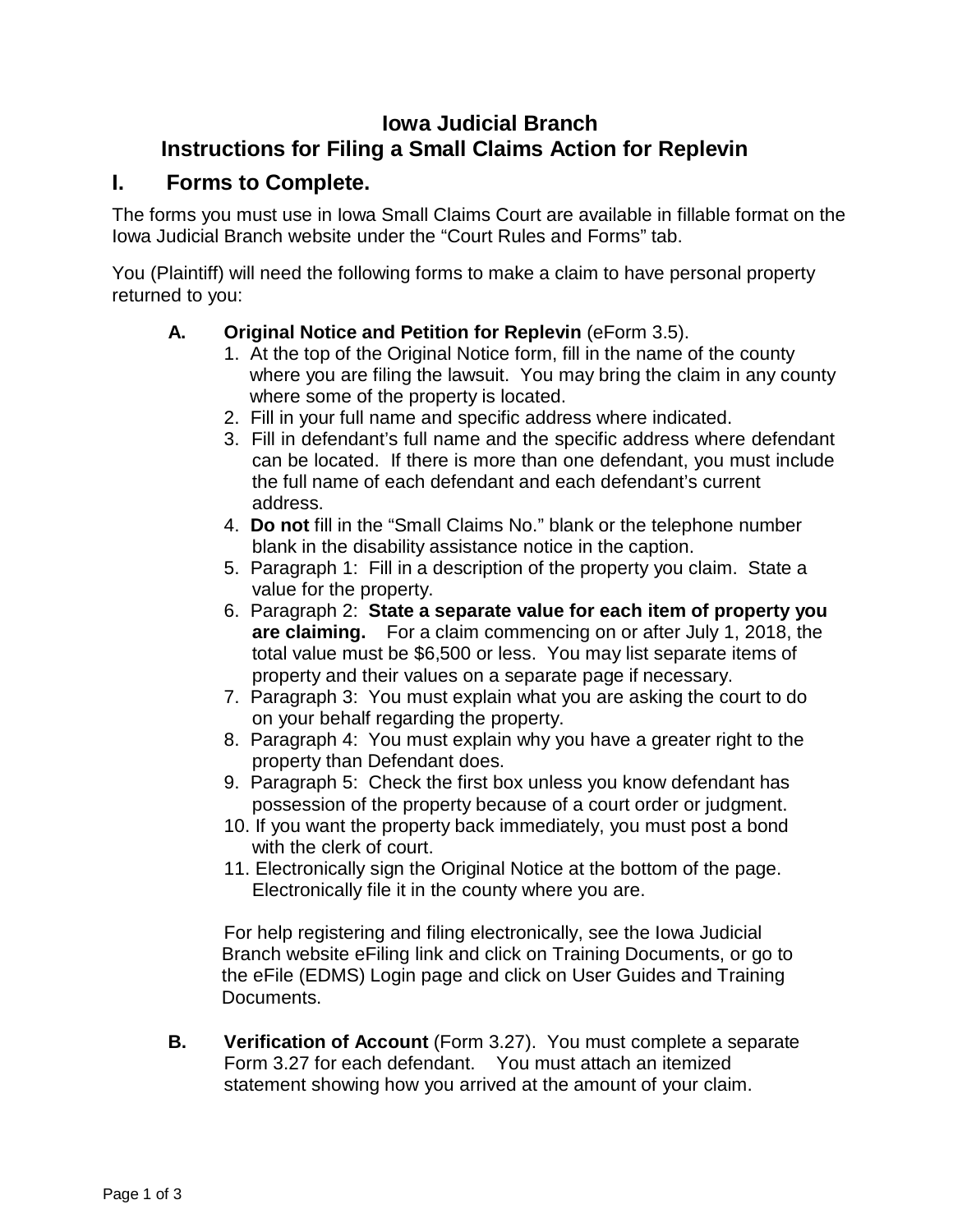The above forms must be electronically filed through the Iowa Judicial Branch eFiling website page. A filing fee of \$95.00 will be collected when you electronically file. To use these forms on or after July 1, 2108, your total claim cannot exceed \$6,500. The \$6,500 maximum claim does not include interest or court costs, and your total recovery could exceed \$6,500.

For small claims actions filed before July 1, 2018, your total recovery, not including interest and costs, cannot exceed \$5,000.

## **II. How to Serve the Forms.**

Each defendant must be informed of your lawsuit by receiving the Original Notice before a trial is held. When you electronically file your Small Claims Petition and Original Notice, the signed Petition and Original Notice, along with a conformed Small Claims Answer and Appearance to serve on each defendant is posted in the My Filings page of your eFiling account. You may serve each defendant with the Original Notice in the following manner:

- **A. Service by Sheriff.** If you choose this method to serve defendant, contact the sheriff in the county where defendant resides to arrange for service. Some sheriffs will bill you for their services. Other sheriffs require an advance fee with the documents to serve. Contact the Civil Process Division of the Sheriff's Department in the county where defendant resides to confirm applicable fees for service.
- **B. Certified Restricted Mail.** If you choose this method to serve defendant, you will be charged the \$95.00 filing fee and an additional \$20.00 for each party you wish to serve by certified mail.

# **III. What Happens After Filing Your Case.**

- **A.** Defendant generally must file an Appearance and Answer (Form 3.11) within 20 days after receiving service of the Original Notice.
- **B.** The clerk of court will set a hearing date.
- **C.** If you receive the property from defendant before the hearing date, you must electronically file a Dismissal (eForm 3.18).
- **D.** If defendant does not file an Answer within the allowed time, the court may enter a Default Judgment against defendant.
- **E.** You must appear in person at the hearing unless a lawyer appears on your behalf. You should be prepared to produce proof of service on defendant. Bring with you any documents you want the judge or judicial officer to consider. If you have witnesses, make sure they are present at the hearing.
- **F.** If the court enters judgment in your favor, an Execution may issue for the sheriff to return the property to you.
- **G.** If you receive the property or payment from defendant after a judgment, you must file a Release and Satisfaction of Judgment (Form 3.23).